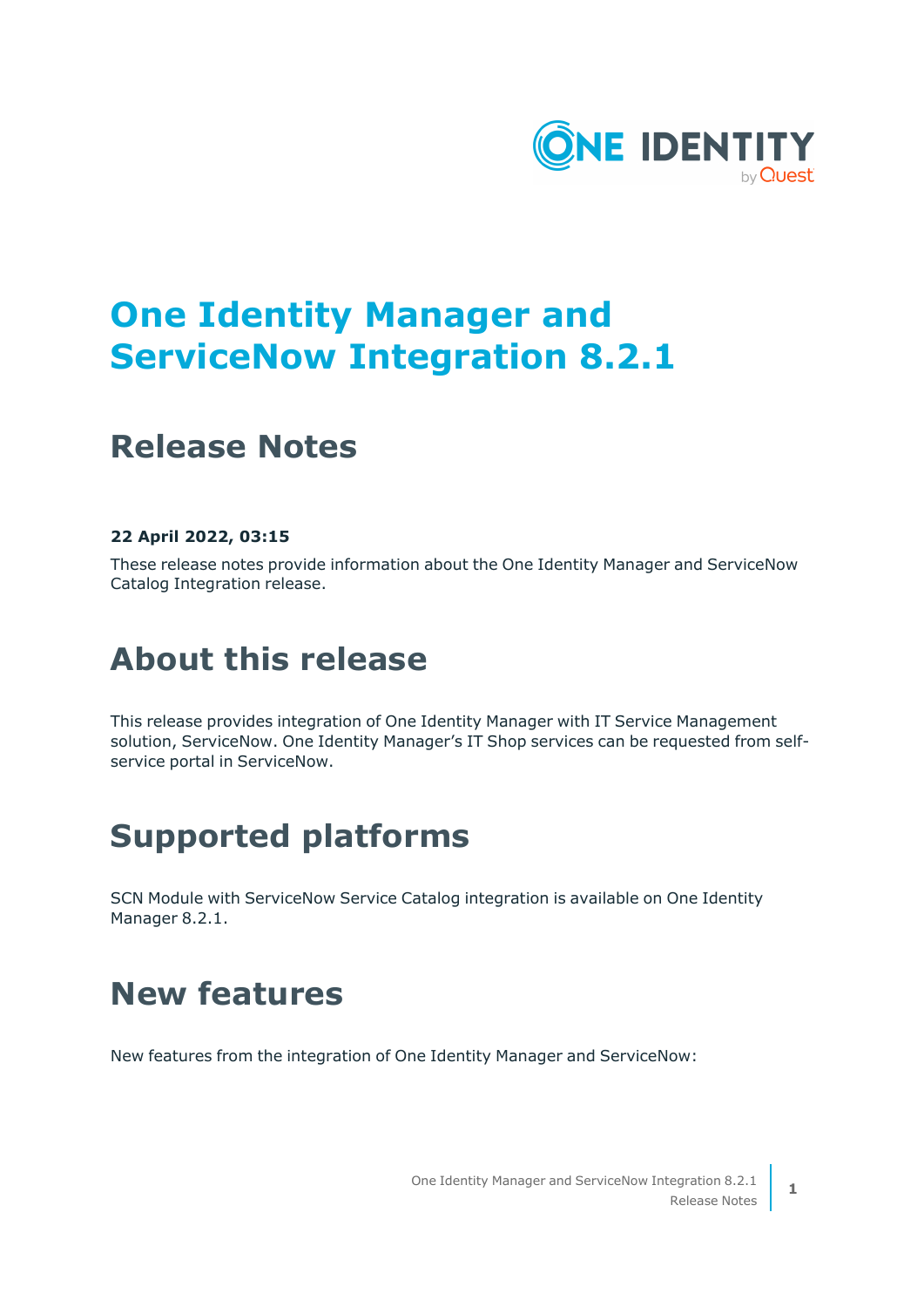- The ServiceNow Request Approval workflow is enhanced to close the request only after an action for the request (raised in One Identity Manager) has been performed on One Identity Manager. In case no action for the request has been taken in One Identity Manager within the specified duration, the request is automatically aborted in One Identity Manager and closed in ServiceNow.
- <sup>l</sup> Employees are fetched according to their User Type from OneIM to ServiceNow using the configuration parameter "employee\_type".
- By default, all type of employees are synced from One Identity Manager to ServiceNow. Optionally, the type of Employees to be synced from One Identity Manager to ServiceNow can now be specified in the configuration parameter "Employee Type" in ServiceNow.
- Minimum number of characters needed for searching the service items and service category in ServiceNow Portal Page can be configured in the Configuration Parameter "minimum\_input\_ length\_for\_ service\_category" and "minimum\_input\_ length\_for\_ service item" in ServiceNow.
- A service item's validity time(Valid From and Valid Until) entered in the service portal page will be in servicenow user's preferred timezone. The time is converted into GMT format before raising the request in One Identity Manager.
- New Employees for One Identity manager can be created from ServiceNow using the Person onboarding form from the service portal.

### **Resolved issues**

The following is a list of issues addressed in this release.

#### **Table 1: General resolved issues**

| <b>Resolved Issue</b>                                                                                                    | <b>Issue</b><br>ID |
|--------------------------------------------------------------------------------------------------------------------------|--------------------|
| In ServiceNow, the description of the configuration parameter "add_OneIM_<br>managers_to_approver_role" has been updated | 281410             |
| In ServiceNow, the description of the configuration parameter "perform<br>manager approval" has been updated             | 281409             |
| In ServiceNow, typo has been removed from the logs of<br>getITShopServiceItemsFromOneIMForSelectedperson                 | 281407             |

## **Known issues**

The following is a list of issues, including those attributed to third-party products, known to exist at the time of release.

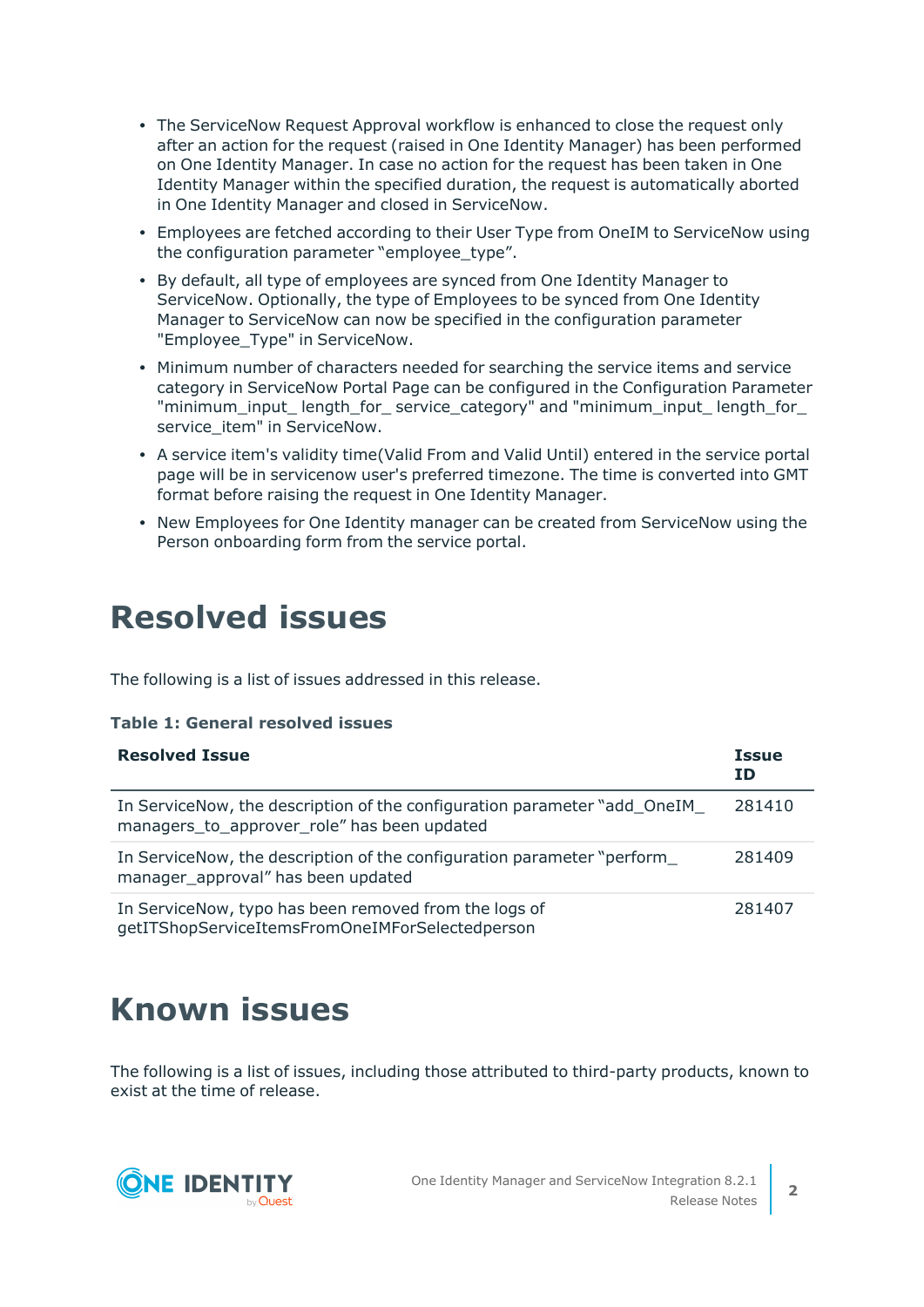• Only Simple service items can be requested from Self Service Portal in ServiceNow.

# **Module Requirements**

Below are the prerequisites for the new features that provides an integration between One Identity Manager and self-service portal in ServiceNow: -

- SCN Module.
- One Identity Manager Application server.
- One Identity Manager for Service Catalog Application should be installed in ServiceNow.

# **System Requirements**

Before installing One Identity Manager, ensure that your system meets the following minimum hardware and software requirements.

### **Database Server Minimum requirements**

| <b>Requirement</b> | <b>Details</b>                                                                                                                    |
|--------------------|-----------------------------------------------------------------------------------------------------------------------------------|
| Processor          | 8 physical cores with 2.5 GHz+                                                                                                    |
|                    | NOTE: 16 physical cores are recommended on performance grounds.                                                                   |
| Memory             | 16 GB+ RAM                                                                                                                        |
| Free disk space    | 100 GB                                                                                                                            |
| Operating          | <b>Windows operating systems</b>                                                                                                  |
| system             | Note that the requirements from Microsoft for the SQL Server version<br>are installed.                                            |
|                    | <b>UNIX and Linux operating systems</b>                                                                                           |
|                    | Please note the minimum requirements given by the operating system<br>manufacturers for Oracle databases or SQL Server databases. |
| Software           | <b>SQL Server</b>                                                                                                                 |
|                    | • SQL Server 2019 Standard Edition (64-bit) with the current<br>cumulative update                                                 |

#### **Table 2: Database Server Minimum requirements**

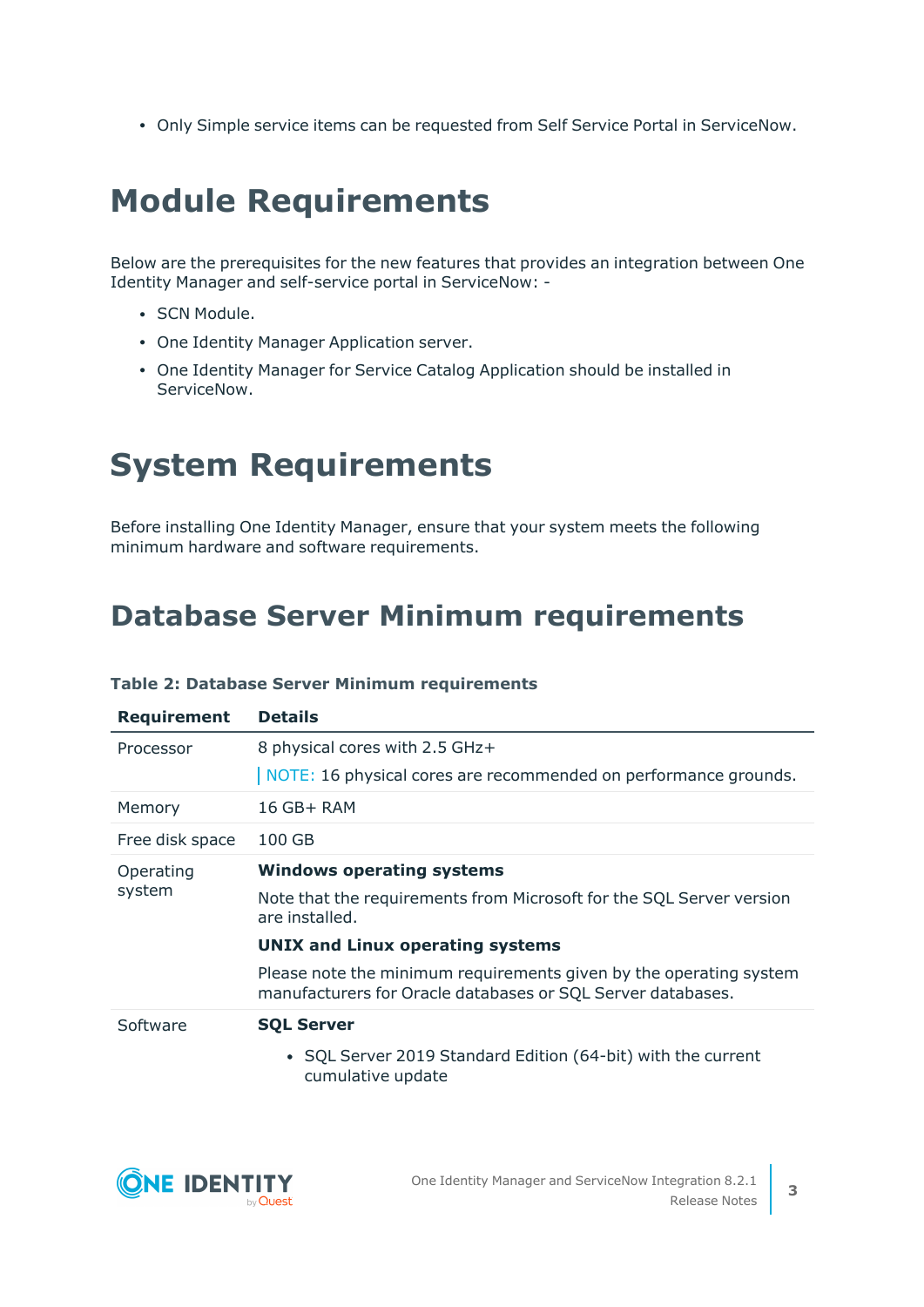| <b>Requirement</b> | <b>Details</b> |
|--------------------|----------------|
|--------------------|----------------|

| • SQL Server 2017 Standard Edition (64-bit) with the current |
|--------------------------------------------------------------|
| cumulative update                                            |

• SQL Server 2016 Standard Edition (64-bit), Service Pack 2 with the current cumulative update

NOTE: The SQL Server Enterprise Edition is recommended on performance grounds.

- Compatability level for databases: SQL Server 2016 (130)
- Default collation: case-insensitive, SQL\_Latin1\_General\_ CP1 CI AS (Recommended)

NOTE: One Identity Manager works with SQL Server. For more detailed information on system prerequisites see the One Identity Manager Installation Guide.

### **Service Server Minimum requirements**

| 8 physical cores with 2.5 GHz+                                                                                    |
|-------------------------------------------------------------------------------------------------------------------|
| 16 GB RAM                                                                                                         |
| 40 GB                                                                                                             |
| <b>Windows operating systems</b>                                                                                  |
| • Windows Server 2019                                                                                             |
| • Windows Server 2016                                                                                             |
| • Windows Server 2012 R2                                                                                          |
| • Windows Server 2012                                                                                             |
| Windows Server 2008 R2 (non-Itanium 64 bit) Service Pack 1 or<br>$\bullet$<br>later                               |
| <b>Linux operating systems</b>                                                                                    |
| • Linux operation system (64 bit) supported by the Mono project or<br>Docker images provided by the Mono project. |
| <b>Windows operating systems</b>                                                                                  |
| Microsoft, NET Framework version 4.7.2 or later                                                                   |
| NOTE: Refer to the recommendations of the manufacturer of                                                         |
|                                                                                                                   |

#### **Table 3: Service Server Minimum requirements**

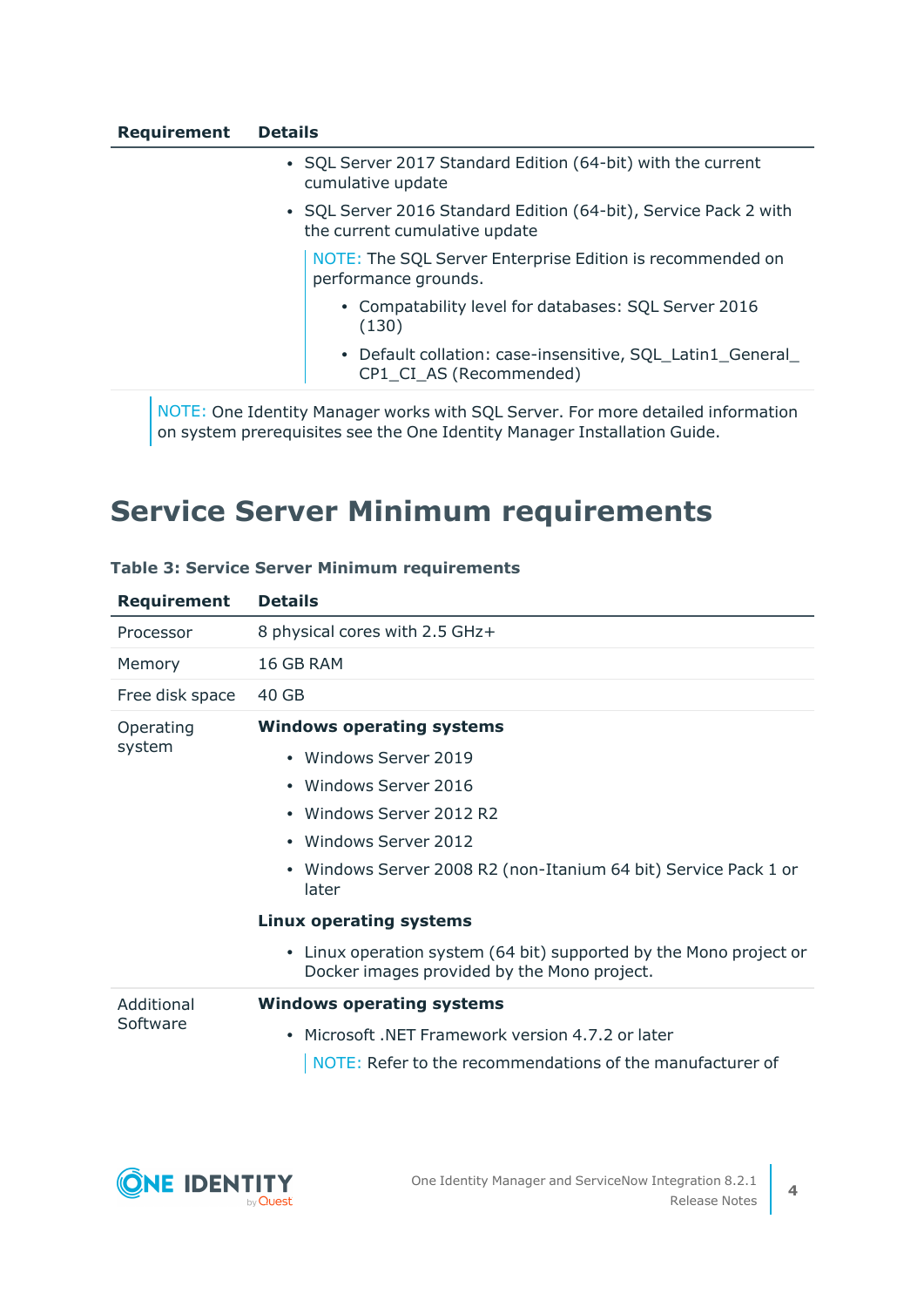#### **Requirement Details**

the target system to connect to the target system.

#### **Linux operating systems**

• Mono 5.14 or later

### **Client Minimum requirements**

### **Table 4: Client Minimum requirements**

| <b>Requirement</b>    | <b>Details</b>                                                                         |
|-----------------------|----------------------------------------------------------------------------------------|
| Processor             | 4 physical cores with 2.5 GHz                                                          |
| Memory                | 4 GB+ RAM                                                                              |
| Free disk space       | 1 GB                                                                                   |
| Operating system      | <b>Windows operating systems</b>                                                       |
|                       | • Windows 10 (32 bit or 64 bit) version 1511 or later                                  |
|                       | • Windows 8.1 (32 bit or 64 bit) with the current service pack                         |
|                       | Windows 7 (32 bit or non-Itanium 64 bit) with the current<br>$\bullet$<br>service pack |
| Additional            | <b>Windows operating systems</b>                                                       |
| Software              | Microsoft, NET Framework version 4.7.2 or later<br>$\bullet$                           |
| Supported<br>browsers | • Internet Explorer 11 or later                                                        |
|                       | Firefox (release channel)<br>$\bullet$                                                 |
|                       | Chrome (release channel)<br>$\bullet$                                                  |
|                       | • Microsoft Edge (release channel)                                                     |

### **Web Server Minimum Requirements**

### **Table 5: Web Server Minimum requirements**

| Requirement           | <b>Details</b>                  |
|-----------------------|---------------------------------|
| Processor             | 4 physical cores with 1.65 GHz+ |
| Memory                | 4 GB RAM                        |
| Free disk space 40 GB |                                 |

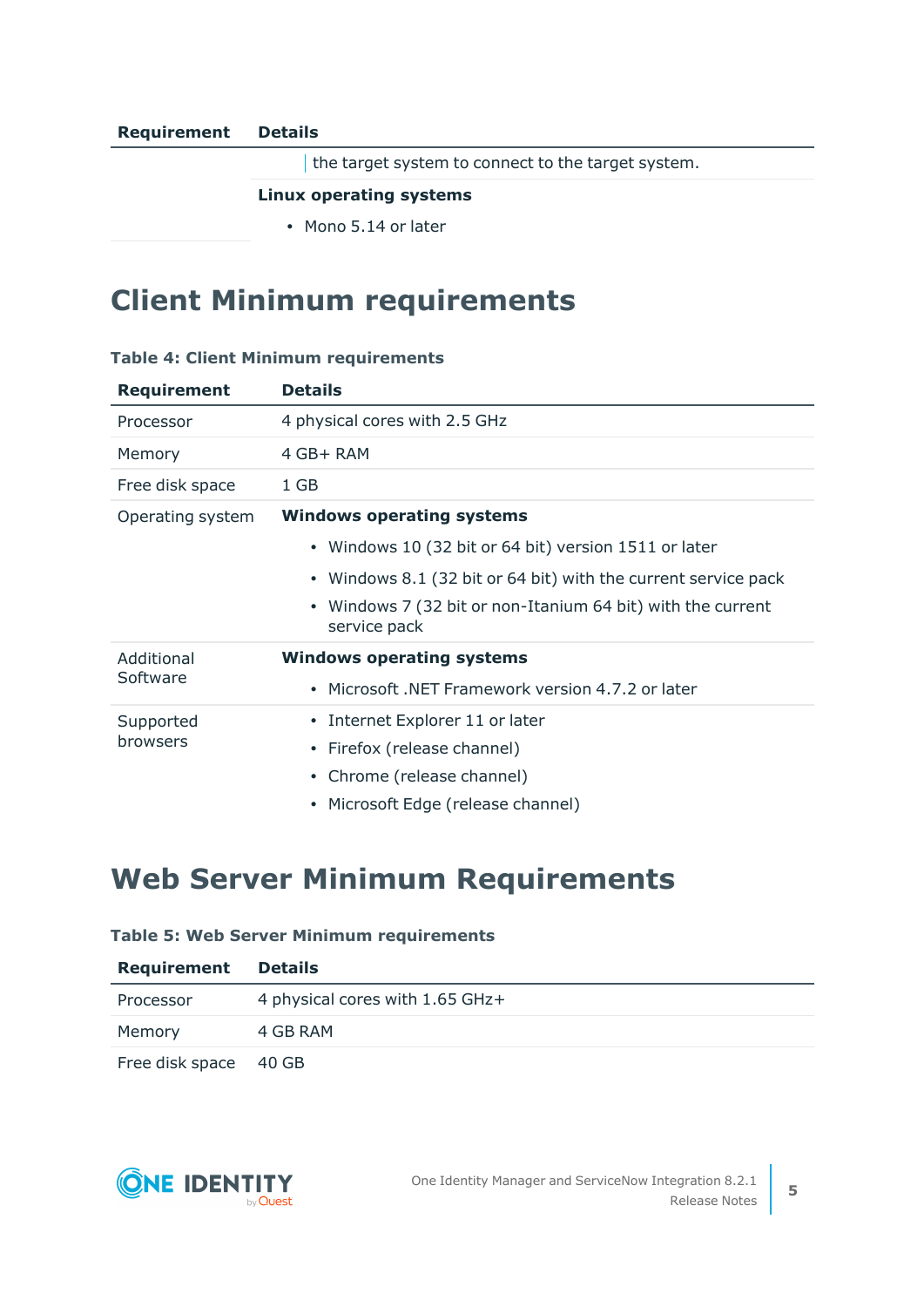| <b>Requirement</b> | <b>Details</b>                                                                                                                                                                                                       |
|--------------------|----------------------------------------------------------------------------------------------------------------------------------------------------------------------------------------------------------------------|
| Operating          | <b>Windows operating systems</b>                                                                                                                                                                                     |
| system             | • Windows Server 2019                                                                                                                                                                                                |
|                    | • Windows Server 2016                                                                                                                                                                                                |
|                    | • Windows Server 2012 R2                                                                                                                                                                                             |
|                    | • Windows Server 2012                                                                                                                                                                                                |
|                    | • Windows Server 2008 R2 (non-Itanium 64 bit) Service Pack 2 or<br>later                                                                                                                                             |
|                    | <b>Linux operating systems</b>                                                                                                                                                                                       |
|                    | • Linux operation system (64 bit) supported by the Mono project or<br>Docker images provided by the Mono project. Please note the<br>operating system manufacturer's minimum requirements for<br>Apache HTTP Server. |
| Additional         | <b>Windows operating systems</b>                                                                                                                                                                                     |
| Software           | • Microsoft .NET Framework version 4.7.2 or later                                                                                                                                                                    |
|                    | • Microsoft Internet Information Service 7 or 7.5 or 8 or 8.5 or 10<br>with ASP.NET 4.5.2 and the role services:                                                                                                     |
|                    | • Web Server > Common HTTP Features > Static Content                                                                                                                                                                 |
|                    | • Web Server > Common HTTP Features > Default<br>Document                                                                                                                                                            |
|                    | • Web Server > Application Development > ASP.NET                                                                                                                                                                     |
|                    | • Web Server > Application Development > .NET Extens-<br>ibility                                                                                                                                                     |
|                    | • Web Server > Application Development > ISAPI<br>Extensions                                                                                                                                                         |
|                    | • Web Server > Application Development > ISAPI Filters                                                                                                                                                               |
|                    | Web Server > Security > Basic Authentication                                                                                                                                                                         |
|                    | • Web Server > Security > Windows Authentication                                                                                                                                                                     |
|                    | • Web Server > Performance > Static Content Compression                                                                                                                                                              |
|                    | • Web Server > Performance > Dynamic Content<br>Compression                                                                                                                                                          |
|                    | <b>Linux operating systems</b>                                                                                                                                                                                       |
|                    | • Mono 5.14 or later                                                                                                                                                                                                 |
|                    | • NTP Client                                                                                                                                                                                                         |
|                    | • Apache HTTP Server 2.0 or 2.2 with following modules:                                                                                                                                                              |

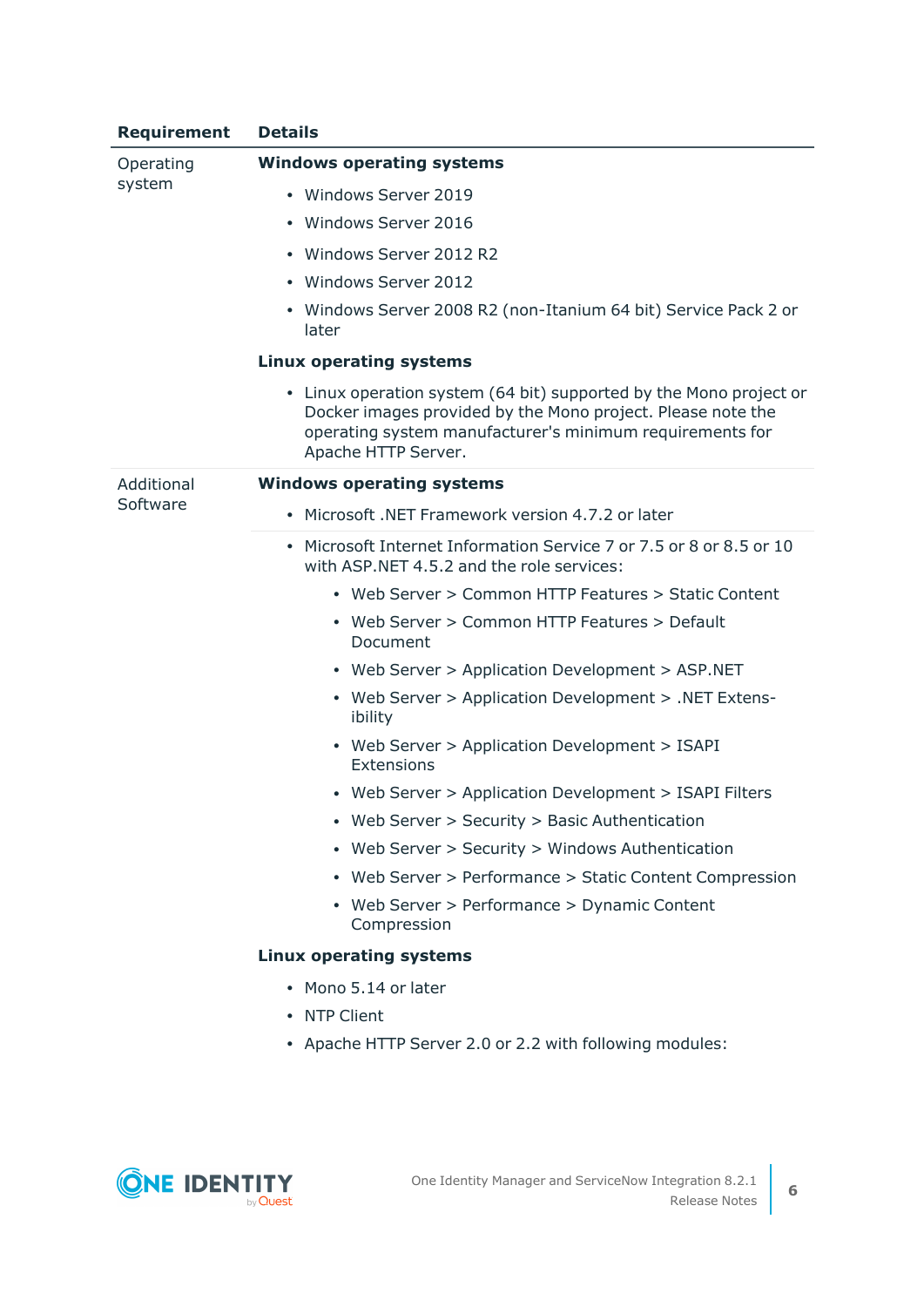- mod\_mono
- rewrite
- ssl (optional)

### **Application Server Minimum Requirements**

| <b>Requirement</b> | <b>Details</b>                                                                                                                                                                                                       |
|--------------------|----------------------------------------------------------------------------------------------------------------------------------------------------------------------------------------------------------------------|
| Processor          | 8 physical cores with 2.5 GHz+                                                                                                                                                                                       |
| Memory             | 8 GB RAM                                                                                                                                                                                                             |
| Free disk space    | 40 GB                                                                                                                                                                                                                |
| Operating          | <b>Windows operating systems</b>                                                                                                                                                                                     |
| system             | • Windows Server 2019                                                                                                                                                                                                |
|                    | • Windows Server 2016                                                                                                                                                                                                |
|                    | • Windows Server 2012 R2                                                                                                                                                                                             |
|                    | • Windows Server 2012                                                                                                                                                                                                |
|                    | • Windows Server 2008 R2 (non-Itanium 64 bit) Service Pack 1 or<br>later                                                                                                                                             |
|                    | <b>Linux operating systems</b>                                                                                                                                                                                       |
|                    | • Linux operation system (64 bit) supported by the Mono project or<br>Docker images provided by the Mono project. Please note the<br>operating system manufacturer's minimum requirements for<br>Apache HTTP Server. |
| Additional         | <b>Windows operating systems</b>                                                                                                                                                                                     |
| Software           | • Microsoft, NET Framework version 4.7.2 or later                                                                                                                                                                    |
|                    | • Microsoft Internet Information Service 7 or 7.5 or 8 or 8.5 or 10<br>with ASP.NET 4.5.2 and the role services:                                                                                                     |
|                    | • Web Server > Common HTTP Features > Static Content                                                                                                                                                                 |
|                    | • Web Server > Common HTTP Features > Default<br>Document                                                                                                                                                            |
|                    | • Web Server > Application Development > ASP.NET                                                                                                                                                                     |
|                    | • Web Server > Application Development > .NET Extens-<br>ibility                                                                                                                                                     |

### **Table 6: Application Server Minimum requirements**

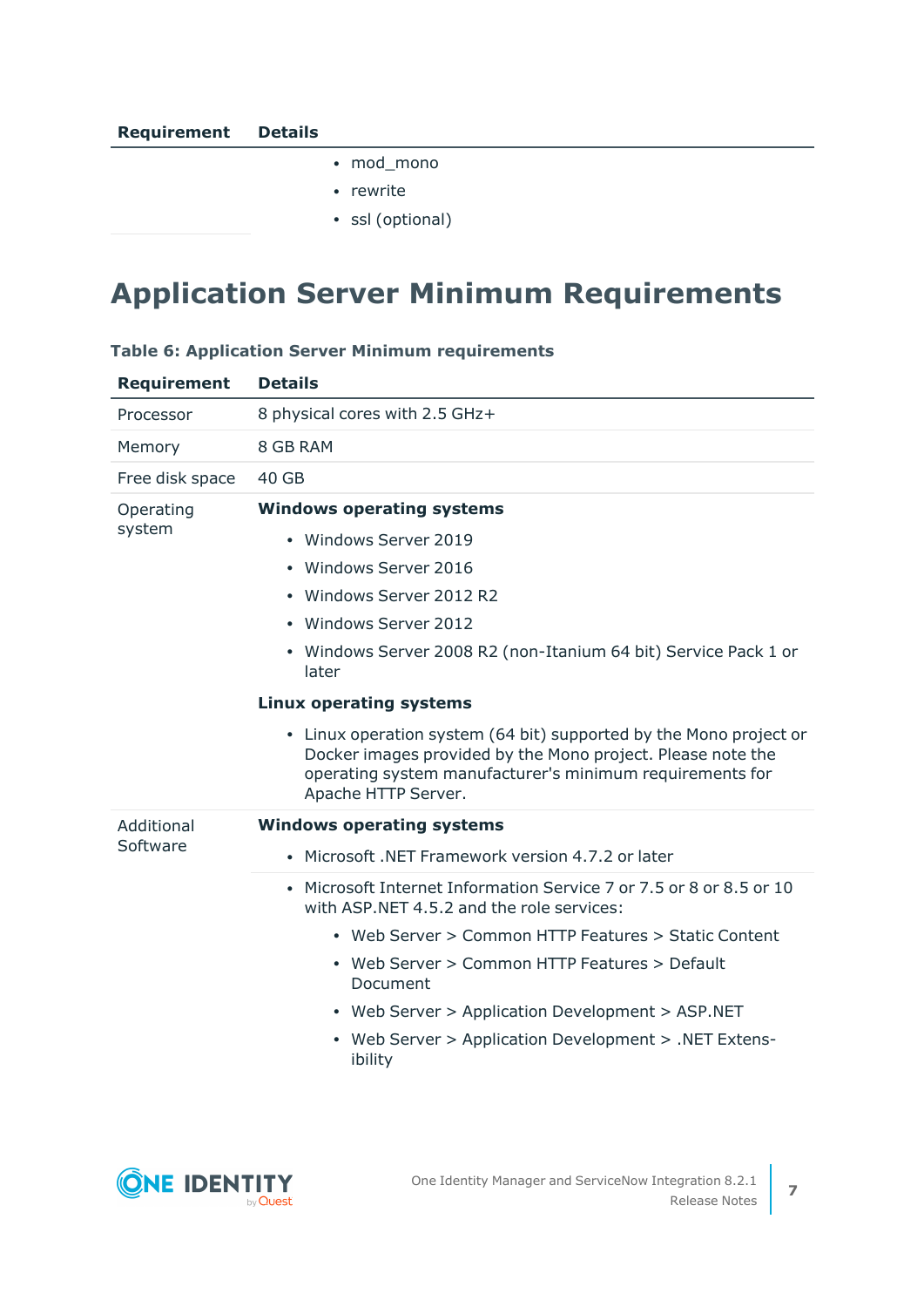- Web Server > Application Development > ISAPI Extensions
- Web Server > Application Development > ISAPI Filters
- Web Server > Security > Basic Authentication
- Web Server > Security > Windows Authentication
- Web Server > Performance > Static Content Compression
- Web Server > Performance > Dynamic Content Compression

#### **Linux operating systems**

- Mono 5.14 or later
- NTP Client
- Apache HTTP Server 2.0 or 2.2 with following modules:
	- mod\_mono
	- rewrite
	- ssl (optional)

## **Product licensing**

Use of this software is governed by the Software Transaction Agreement found at [www.oneidentity.com/legal/sta.aspx](http://www.oneidentity.com/legal/sta.aspx). This software does not require an activation or license key to operate.

## **Upgrade and installation instructions**

Please refer to the Administration guide for detailed installation steps for the ServiceNow module.

### **More resources**

Additional information is available from the following:

- One Identity [Manager](https://support.oneidentity.com/identity-manager/) support
- One Identity Manager online [documentation](https://support.oneidentity.com/identity-manager/technical-documents/)

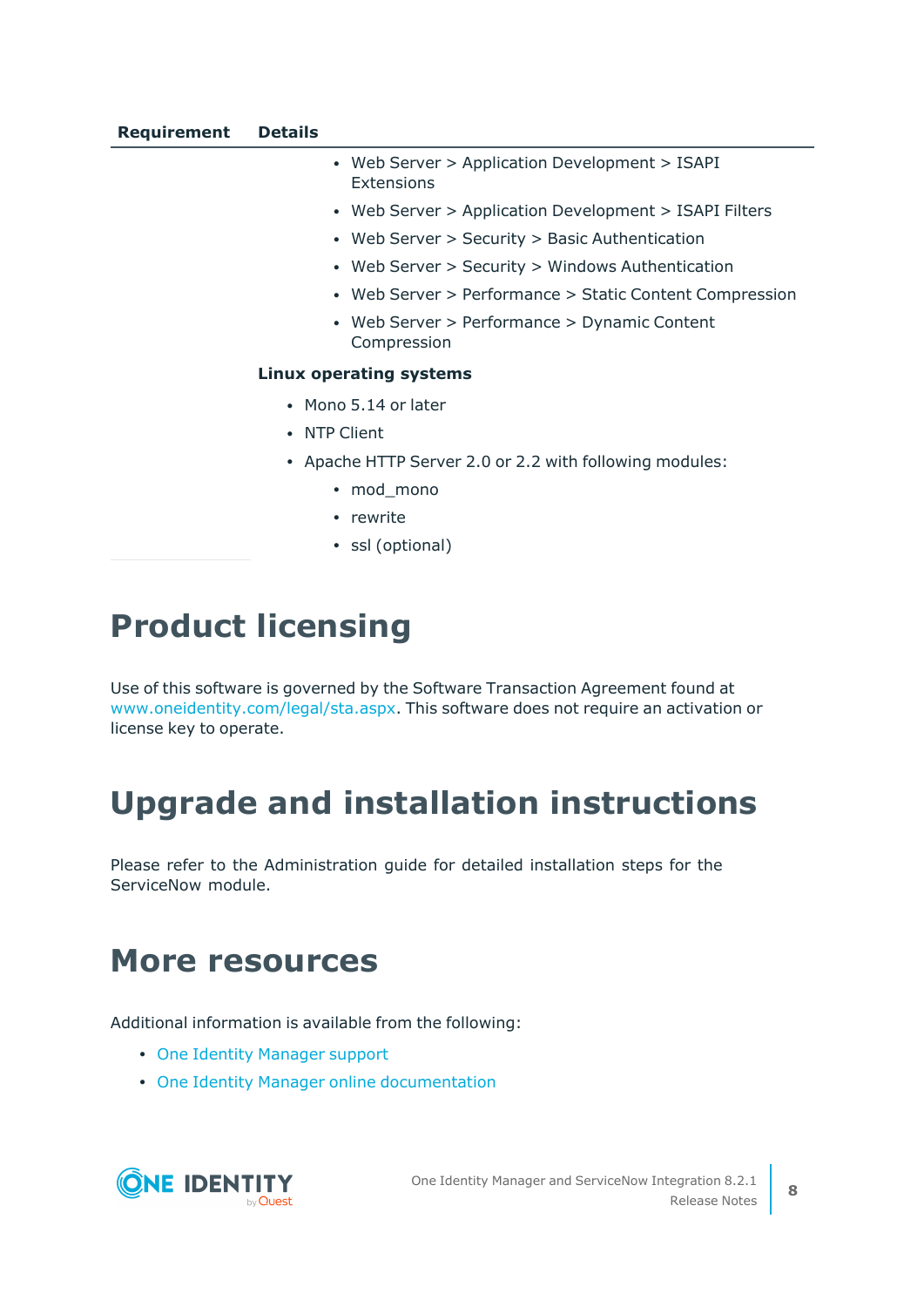- Identity and Access [Management](https://www.quest.com/community/one-identity/identity-manager/f/identity-manager-forum) community
- One Identity [Manager](https://support.oneidentity.com/identity-manager/training) training portal

# **Globalization**

This section contains information about installing and operating this product in non-English configurations, such as those needed by customers outside of North America. This section does not replace the materials about supported platforms and configurations found elsewhere in the product documentation.

This release is Unicode-enabled and supports any character set. It supports simultaneous operation with multilingual data. This release is targeted to support operations in the following regions: North America, Western Europe and Latin America, Central and Eastern Europe. The release is localized in the following languages: **German**. This version has the following capabilities or constraints: Other languages, designated for the Web UI, are provided in the product One Identity Manager Language Pack.